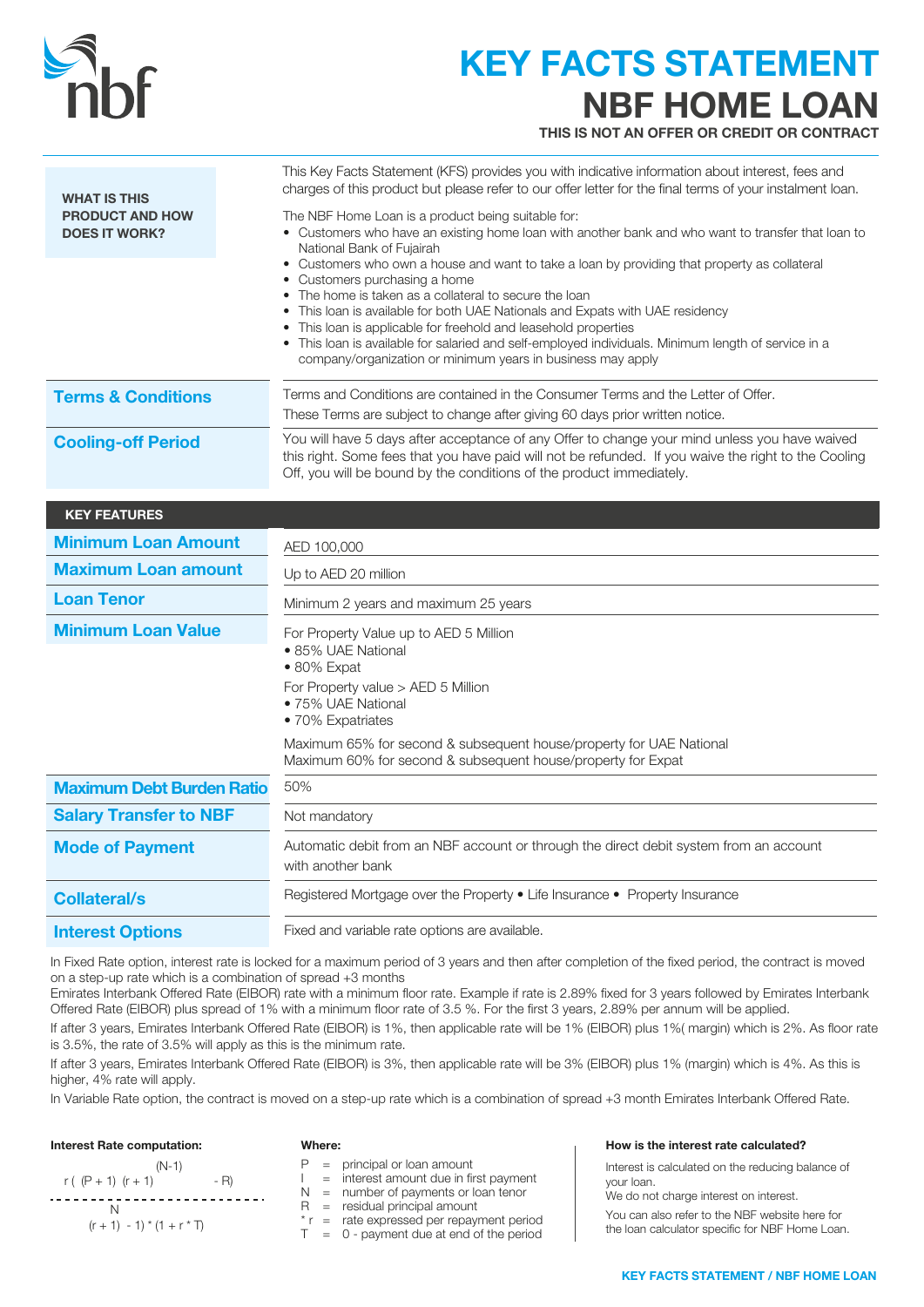| <b>WHAT ARE THE FEES AND CHARGES?</b> |                                                                                                                                                                                                                                                                                                                                                                                                                                                                                                                                                                                                                                                                                                                                                                                                                  |  |
|---------------------------------------|------------------------------------------------------------------------------------------------------------------------------------------------------------------------------------------------------------------------------------------------------------------------------------------------------------------------------------------------------------------------------------------------------------------------------------------------------------------------------------------------------------------------------------------------------------------------------------------------------------------------------------------------------------------------------------------------------------------------------------------------------------------------------------------------------------------|--|
| <b>Valuation Fee</b>                  | AED 2,500                                                                                                                                                                                                                                                                                                                                                                                                                                                                                                                                                                                                                                                                                                                                                                                                        |  |
| <b>Processing Fee</b>                 | 1% of loan amount (no maximum cap)<br>For example, if the loan amount is 2 million then processing fee will be<br>$1/100$ X 2,000,000 = AED 20,000.                                                                                                                                                                                                                                                                                                                                                                                                                                                                                                                                                                                                                                                              |  |
| <b>Pre-Approval Fee</b>               | AED 1,000                                                                                                                                                                                                                                                                                                                                                                                                                                                                                                                                                                                                                                                                                                                                                                                                        |  |
| <b>Early Settlement Fee</b>           | Maximum 1% of outstanding loan amount or AED 10,000 whichever is lower. For example if outstanding<br>loan amount is 2 million and 2 million is settled then early settlement fee will be 1/100X 2,000,000 = AED<br>20,000 as maximum amount is AED 10,000, the same will be charged.                                                                                                                                                                                                                                                                                                                                                                                                                                                                                                                            |  |
| <b>Partial Settlement Fee</b>         | Maximum 1% of outstanding loan amount or AED 10,000 whichever is lower. For example if<br>outstanding loan amount is 2 million and an early payment of AED 1 million is made, early settlement<br>fee will be $1/100X$ 1,000,000 = AED 10,000.                                                                                                                                                                                                                                                                                                                                                                                                                                                                                                                                                                   |  |
| <b>Late Payment Fee</b>               | 2% of monthly EMI (Equated monthly installment). Minimum AED 200- Maximum AED 700.                                                                                                                                                                                                                                                                                                                                                                                                                                                                                                                                                                                                                                                                                                                               |  |
| <b>Life Insurance Fee</b>             | 0.00268% per month on loan outstanding. If loan outstanding amount is AED 1 million, the life insurance<br>amount will be 0.02268/100*1,000,000= AED 228.8.<br>The insurance cover is available from AFNIC and is subject to rate change every year.<br>It covers the loan outstanding in the event of death or disability.<br>For the complete details of cover, please visit www.nbf.ae.<br>Life insurance is subject to change as per contract conditions.<br>Life Insurance is compulsory, but you may obtain Life Insurance for the value of the loan from any provider operating<br>legally in the UAE. In this case, the policy must be assigned to us and you must provide proof of payment of the<br>Insurance Premium. If this is not done, we can arrange cover ourselves and charge the cost to you. |  |
| <b>Property Insurance Fee</b>         | 0.04% per year on property value.<br>If property value is AED 1 million, the property insurance amount will be $0.04/100*1,000,000=$ AED 400.<br>The insurance cover is available from AFNIC and is subject to rate change every year.<br>It covers the property reinstatement in the event of damage.<br>For complete details of the cover, please visit www.nbf.ae.<br>Property Insurance is compulsory, but you may obtain Property Insurance for the value of the property<br>from any provider operating legally in the UAE. In this case, the policy must be assigned to us and you<br>must provide proof of payment of the Insurance Premium. If this is not done, we can arrange cover<br>ourselves and charge the cost to you.                                                                          |  |

For other pricing details, please visit www.nbf.ae

#### KEY OBLIGATIONS

- 1. You need to pay the monthly instalments of principal and interest on the due date. In order for the monthly payment to be considered on time, please ensure that the account nominated for payment is funded at least one (1) working day prior to the Equal Monthly Instalment (EMI) date to avoid late payment charges. This is also applicable in case your EMI falls on a holiday.
- 2. You must grant a first priority mortgage over the property in our favour which will remain for the duration of the loan.
- 3. You must pay all government related charges for property and mortgage registration.
- 4. You must ensure all information provided is correct and up-to-date.
- 5. You must maintain the property in good condition and pay all service, utility and other costs or expenses relating to the property and advise us of any significant damage or destruction.
- 6. Any changes in your income or personal circumstances must be advised to us.
- 7. The mortgage loan will have a specified limit which cannot be exceeded. Any transaction resulting in the limit being exceeded may be rejected and may incur fees.

## WARNINGS

- 1. In the event of the loan being declined or if you exercise your rights to cooling off, there will be no refund of the valuation fee and pre-approval fee.
- 2. If you do not keep up with the monthly repayments, you may lose the property.
- 3. You may have to pay penalties if you pay off the loan early either partially or in full if you have a fixed interest rate.
- 4. You may to have pay penalties if you make late payments including late payment fees and additional interest.
- 5. If your income or the property price decreases, you will still be liable for the loan amount outstanding.
- 6. You may get a negative rating in credit reports if you make late payments.
- 7. The General Terms and Conditions contained in the Consumer Terms governing loans provided by the Bank are subject to change from time to time, the bank will make sure to inform its customers of any changes with the required notice and will publish the revised Terms and Conditions on the website and other platforms for reference.

#### Have a complaint or query?

Do not hesitate to reach out to National Bank of Fujairah through the following channels:

# Call Centre: 8008NBF(623)

Address: Your nearest NBF Branch, please [click here](https://nbf.ae/en/contact/locations) for the location.

We will seek to address your complaint within two clear business days of receipt and advise if this time is not able to be met.

Full details of how we address your complaints is contained in our Customer Charter published on our website. Customer Name

Customer Signature

I confirm receipt of this Key Fact Statement.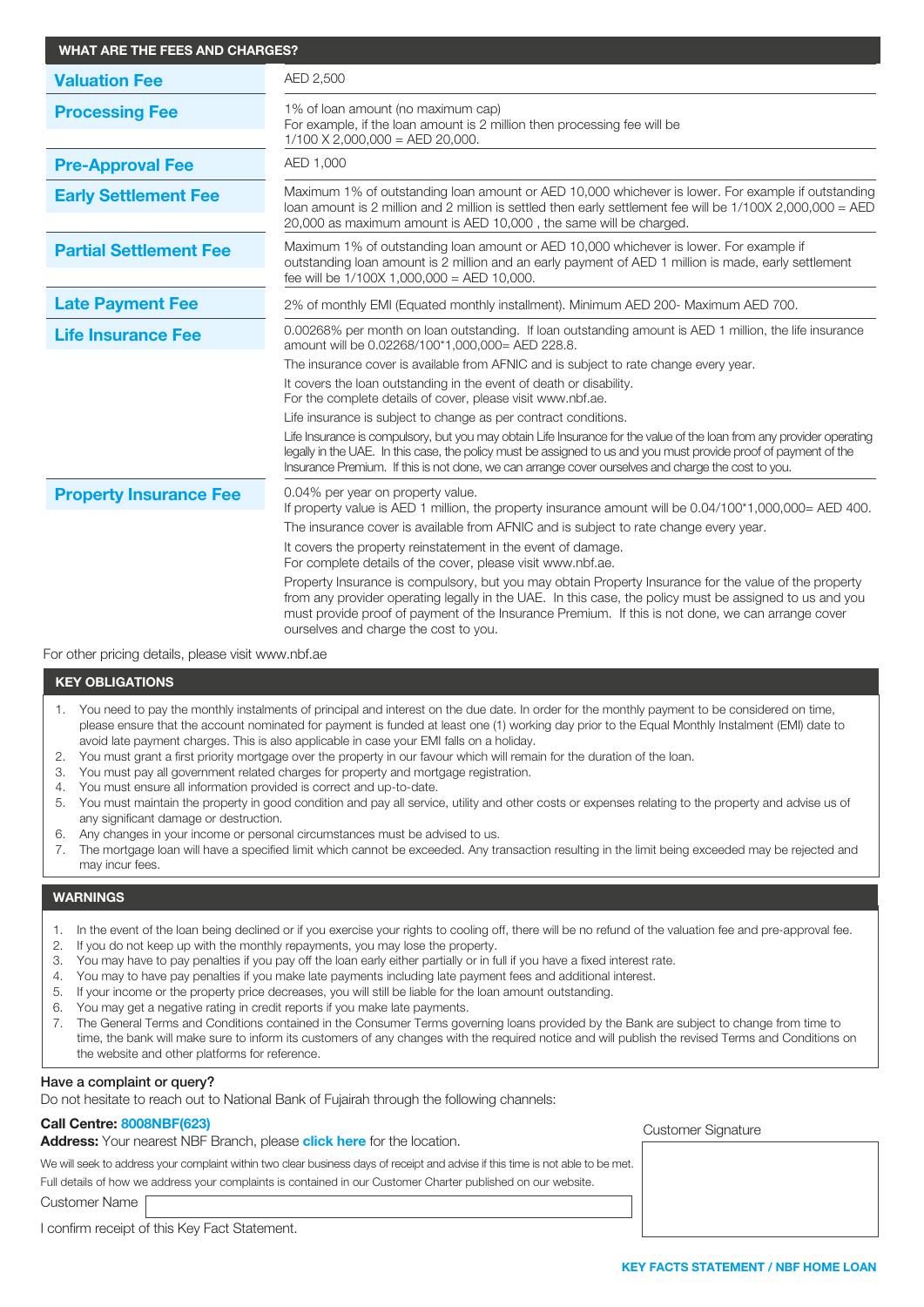# **بيان الحقائق الرئيسية القرض السكني من بنك الفجيرة الوطني**



**ً هذا ليس عرض ً ا أو ائتمان ً ا أو عقدا**

| ما هو هذا المنتج<br>وما هي آلية عمله؟ | على الرغم من أن بيان الحقائق الرئيسية هذا يوفر لك معلومات إرشادية تتمحور حول الفوائد والرسوم والتكاليف الخاصة بهذا<br>المنتج، إلا أنه يتعين عليك الرجوع إلى خطاب العرض الخاص بنا للاطلاع على أحدث نسخة من الشروط والأحكام المتعل<br>بقرضَ التقسيط الخاص بك.<br>يعد القرض السكني من بنك الفجيرة الوطني منتجًا مناسبًا لـكل مما يلي:<br>• العملاء الذين حصلوا على قرض سكني من بنك آخر ويرغبون في تحويل ذلك القرض إلى بنك الفجيرة الوطني<br>• العملاء الذين يمتلكون منزلاً ويودون الحصول على قرض عبر تقديم ذلك المنزل كضمان |
|---------------------------------------|--------------------------------------------------------------------------------------------------------------------------------------------------------------------------------------------------------------------------------------------------------------------------------------------------------------------------------------------------------------------------------------------------------------------------------------------------------------------------------------------------------------------------|
|                                       | • العملاء الذين يخططون لشراء منزل<br>• يتم أخذ المنزل كضمان لتأمين القرض<br>• هذا القرض متاح لكل من مواطني دولة الإمارات العربية المتحدة والوافدين المقيمين في دولة الإمارات العربية المتحدة<br>علی حد سواء<br>• يمكن الاستّفادة من هذا القرض لصالح تمويل عقارات التملك الحر والوحدات السكنية الخاصة بالايجار طويل الأمد<br>• هذا القرض متاح للموظفين وأصحاب الأعمال الجرة على حد سواء. يمكن أخذ الحد الأدنى لمدة الخدمة في شركة / مؤسسة<br>أو الحد الأدنى من سنوات العمل في الاعتبار أَيضاً.                            |
|                                       |                                                                                                                                                                                                                                                                                                                                                                                                                                                                                                                          |
| فترة السماح                           | ستحظى بفترة سماح مدتها 5 أيام عمل بعد قبولك لعرض ما يمكنك خلالها تغيير رأيك في هذا الشأن ما لم تتنازل عن هذا<br>الحق. علماً بأنه لن يكون بإمكانك استرداد بعض الرسوم التي قمت بدفعها في هذا الإطار. وإذا ما تنازلت عن فترة السماح                                                                                                                                                                                                                                                                                         |
| المزايا الرئيسية                      |                                                                                                                                                                                                                                                                                                                                                                                                                                                                                                                          |
| الحد الأدنى لمبلغ القرض               | 100,000 درهم                                                                                                                                                                                                                                                                                                                                                                                                                                                                                                             |
| الحد الأقصى لمبلغ القرض               | حتى 20 مليون درهم إماراتي                                                                                                                                                                                                                                                                                                                                                                                                                                                                                                |
| مدة القرض                             | سنتين كحد أدنى و25 سنة كحد أقصى                                                                                                                                                                                                                                                                                                                                                                                                                                                                                          |
| الحد الأدنى لقيمة القرض               | للممتلكات التي تصل قيمتها إلى 5 ملايين درهم<br>• 85٪ من قيمة العقار بالنسبة لمواطني دولة الإمارات العربية المتحدة<br>• 80٪ من قيمة العقار بالنسبة للوافدين                                                                                                                                                                                                                                                                                                                                                               |
|                                       | بالنسبة للعقارات التي تتجاوز قيمتها مبلغ 5 ملايين درهم<br>• ٪75 من قيمة العقار بالنسبة لمواطني دولة الإمارات العربية المتحدة<br>• ٪70 من قيمة العقار بالنسبة للوافدين                                                                                                                                                                                                                                                                                                                                                    |
|                                       | 65٪ من قيمة العقار كحد أقصى للمنزل / العقار الثاني والتالي لمواطني دولة الإمارات العربية المتحدة<br>60٪ من قيمة العقار كحد أقصى للمنزل / العقار الثاني والتالي للوافدين                                                                                                                                                                                                                                                                                                                                                  |
| نسبة الحد الأقصى لأعباء الديون        | 50%                                                                                                                                                                                                                                                                                                                                                                                                                                                                                                                      |
| تحويل الراتب إلى بنك الفجيرة الوطني   | ليس إلزامياً                                                                                                                                                                                                                                                                                                                                                                                                                                                                                                             |
| طريقة الدفع                           | الخصم التلقائي من حساب بنك الفجيرة الوطني أو من خلال نظام الخصم المباشر من حساب العميل لدى أي بنك آخر                                                                                                                                                                                                                                                                                                                                                                                                                    |
| الضمان / الضمانات                     | الرهن العقاري المسجل على العقار • التأمين على الحياة • التأمين على الممتلكات                                                                                                                                                                                                                                                                                                                                                                                                                                             |

**خيارات الفائدة** تتوفر خيارات الأسعار الثابتة والمتغيرة للفائدة.

بالنسبة لخيار السعر الثابت، يتم عادة تثبيت سعر الفائدة لمدة اقصاها 3 سنوات، وبعد الانتهاء من تلك الفتة، يتم تعديل العقد بحيث يخضع لما يعرف بمعدل الفائدة المتغيرة، وهو عبارة عن مزيج من الفرق بين سعر الفائدة الذي يفرضه البنك على المقترض وذلك الذي يدفعه البنك للمودع 3+ أشهر.

معدل الفائدة المعروض بين بنوك الإمارات (إيبور) مع حد أدنى من المعدل الشاسي. على سبيل المثال، إذا كان المعدل 2.89٪ ثابتًا لمدة 3 سنوات متبوعًا بالسعر المعروض (إيبور) مضاف إليه فارق 1٪ مع حد أدنى للمعدل الأدنى مقداره 3.5٪ لأول 3 سنوات، سيتم تطبيق نسبة مقدارها 2.89٪ سنويًا. وفي حال كان السعر المعروض بين البنوك الإماراتية (إيبور) بعد 3 سنوات هو 1٪، فإن المعدل المطبق سيكون 1٪ (إيبور)، بالإضافة إلى 1٪ (هامش) أي ما يعادل 2٪. نظرًا لأن معدل الحد الأدنى هو 3.5٪، فسيتم تطبيق معدل الــ 3.5٪ في هذه الحالة. أما إذا كان السعر المعروض بين البنوك الإماراتية (إيبور) بعد 3 سنوات هو 3٪ في المعدل المطبق سيكون 3٪ (إيبور)، بالإضافة إلى 1٪ (هامش) أي ما يعادل 4٪. وسيّتم هنا اعتماد المعدل الأعلى، وفي هذه الحالة سيتم اعتماد معدل الـ 4٪.

أما فيما يتعلق بخيار السعر المتغير، فيتم عادة تغيير البند الذي يشير إلى الفائدة في العقد مزيجاً من الفرق بين سعر الفائدة الذي يفرضه البنك على المقترض وذلك الذي يدفعه البنك للمودع + 3 أشهر من السعر المفروض بين بنوك الإمارات.

# **حساب سعر الفائدة:**

 $r ( (P + 1) (r + 1)$  - R)

(N-1)

 $(r + 1) - 1$ <sup>\*</sup>  $(1 + r * T)$ 

N

# **حيث تعني الرموز التالية ما يلي:**

- P = رأس المال أو مبلغ القرض
- I = مبلغ الفائدة المستحقة في الدفعة الأولى
	- N = عدد الأقساط أو مدة القرض
	- R = المبلغ الأساسي المتبقي
	- \* r = المعدل المخصص لكل فترة سداد
	- T = 0 استحقاق السداد في نهاية الفترة

# **كيف يتم عادة احتساب معدل الفائدة؟**

يتم احتساب الفائدة بناء على الرصيد المتناقص من قرضك. نحن لا نفرض فائدة على الفائدة. ً يمكنك أيضا الرجوع إلى موقع بنك الفجيرة الوطني الإلكتروني هنا للاستعانة بحاسبة القروض الخاصة بالقرض السكني من بنك الفجيرة الوطني.